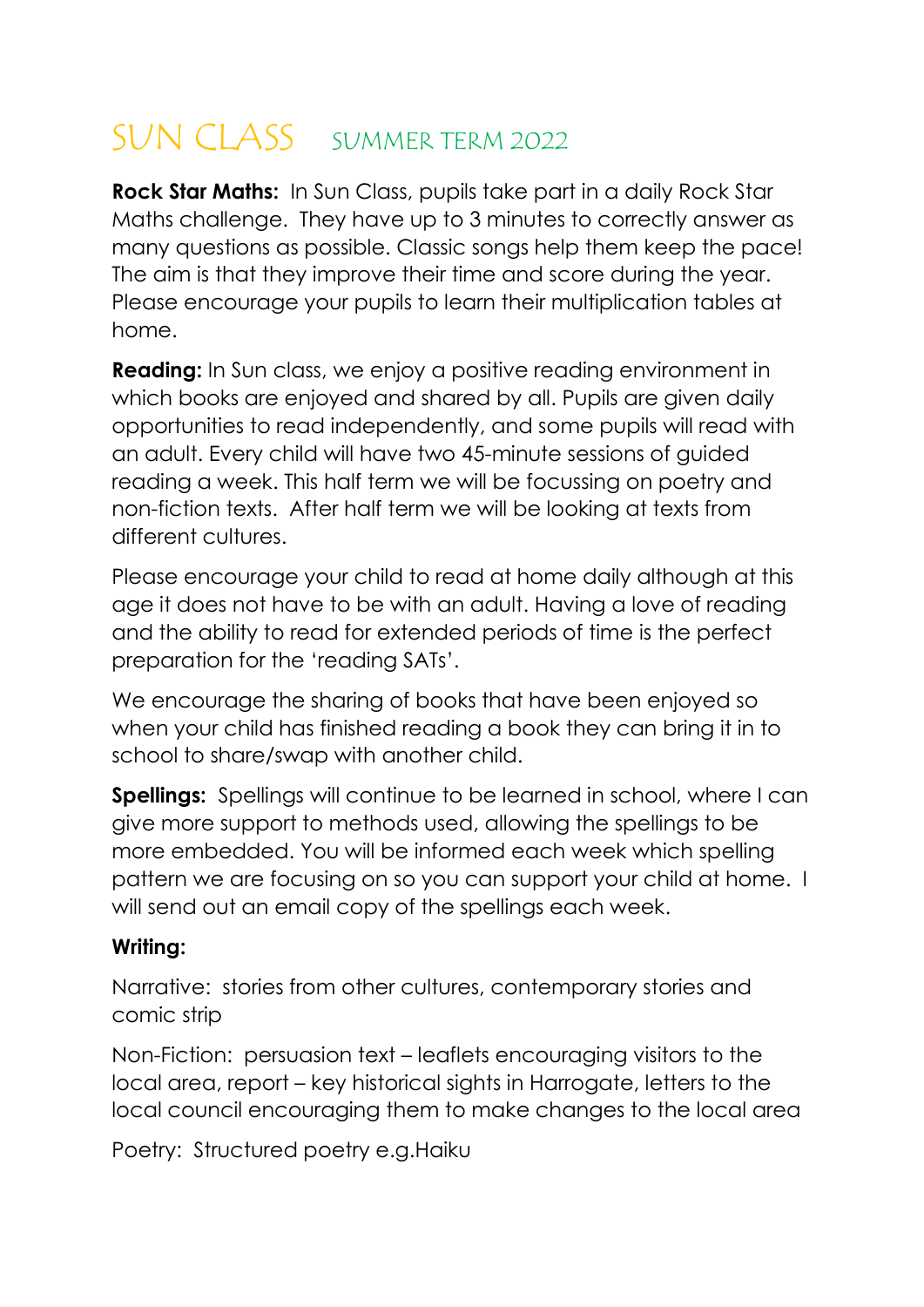**Maths:** Our maths topics this term will be:

Ratio (year 6 only)

Decimals – adding, subtracting, multiplying and dividing

Algebra

Position and Direction

Problem Solving and applying

We will also be revisiting topics covered in previous terms including statistics to link with our work on data collection in the local area.

**PE:** In spring term, PE will be on a Thursday and a Friday. These sessions are taught by our PE specialist Mr R and Sporting Influence

Session 1: Rounders/Cricket Session 2: Athletics

### Art:

Featured artist: David Hockney

We will be exploring his Splash series of paintings and those of the local landscape including Garrowby Hill and using mixed-media to create our own.

Key focus: Landscapes

## Science: Living things and their habitats

Describe the differences in the life cycles of a mammal, an amphibian, an insect and a bird Describe the life process of reproduction in some plants and animals. Describe how living things are classified into broad groups according to common observable characteristics and based on similarities and difference, including micro-organisms, plants and animals. Give reasons for classifying plants and animals based on specific characteristics.

## PSHE

Healthy lifestyles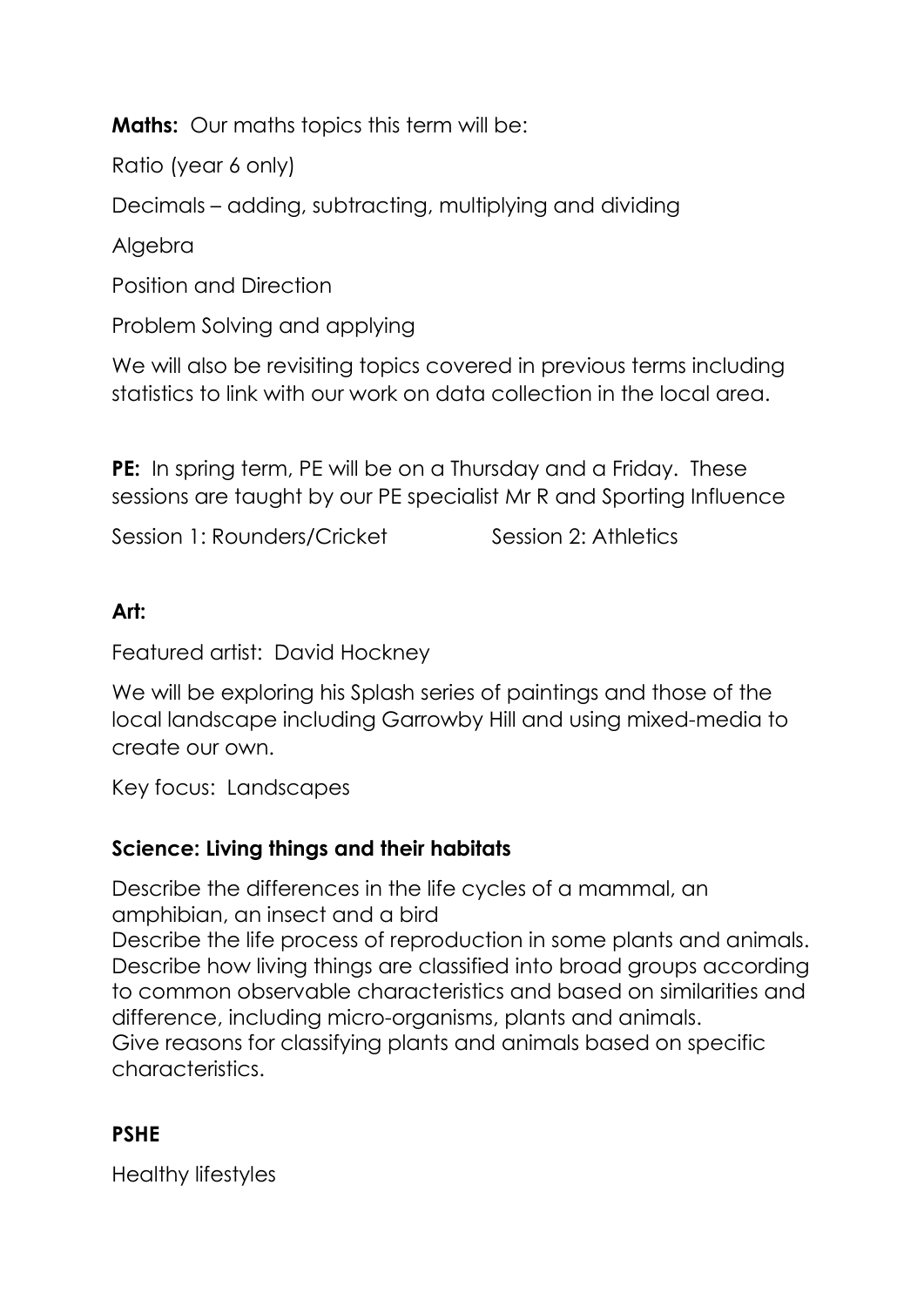Review of our learning about different religions and beliefs

People of God – how Christians live their life in serving God, for example, loving others, caring for them, bringing health, food and justice and telling the story of Jesus.

Exploring how we could make our local environment (village and town) a more respectful place.

## Computing

E-Safety and Technology in our lives

Multi – media

#### Topic: Our local area - how has it changed since the time of Queen Elizabeth's coronation in 1952?

#### The children will be exploring the following areas:

Key topographical features of the local area and land use patterns – how some of these have changed over time

Using maps, atlases, globes and digital mapping including using six figure grid references, symbols and keys

Undertake surveys to collect data about their local area and then analyse and present statistics using graphs, charts and digital technologies

Use different types of fieldwork sampling to observe, measure and record the human and physical features in the local area

Looking at photographs to see how the village of Kirkby Overblow and the town of Harrogate has changed since 1952 – link with exhibition being held in the local church showcasing memories of the coronation

Fashion, music and dance from the 1950s/1960s

#### RE